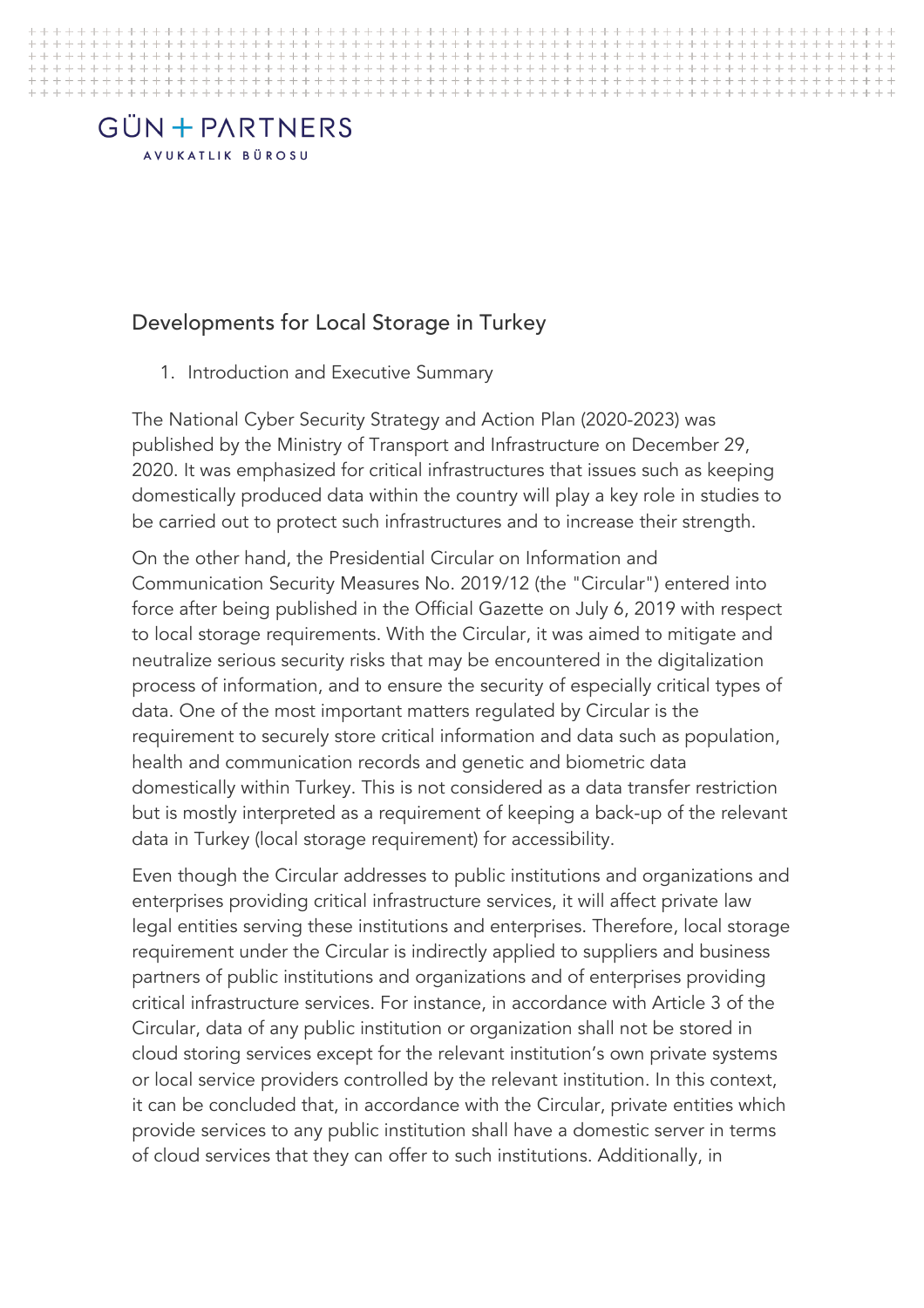accordance with Article 6 of the Circular, local applications shall be preferred for use for social media and communication.

> Besides, there are also discussions about applicability and nature of the Circular. The Circular and the Information and Communication Security Guide ("Guide") prepared by the Digital Transformation Office ("DTO") to detail implementation of measures specified in the Circular may also be considered just as a guideline in terms of security standards and argued that it may not be binding.

It is also discussed that within the framework of the National Cyber Security Strategy and Action Plan (2020-2023), additional regulations may be brought to the agenda for keeping data within the country and for restriction upon data transfers. On the other hand, there are also rumors that Personal Data Protection Authority is working about Article 9 of the Law on Protection of Personal Data which restricts cross-border transfer of personal data under more severe conditions compared to General Data Protection Regulation in Europe. It may also be possible that the respective Authority can introduce new mechanisms and alternatives for cross-border transfer such as binding corporate rules which is not regulated under Turkish law but provided as an option for data controllers by the Authority based on its powers.

In addition to legislation regarding local storage of data in some specific sectors, the obligation under the Circular for specific data categories shows that a special protection is aimed in general. It is wondered in which direction developments regarding data transfer, localization and data residency will evolve in Turkey.

2. Developments in Information Security: Information and Communication Security Guide

The Circular states that the Guide involving various security levels to be implemented in public institutions and organizations and enterprises providing critical infrastructure services will be prepared and published under the coordination of the DTO. In this context, the Guide was approved on 24.07.2020 and published on the DTO's website.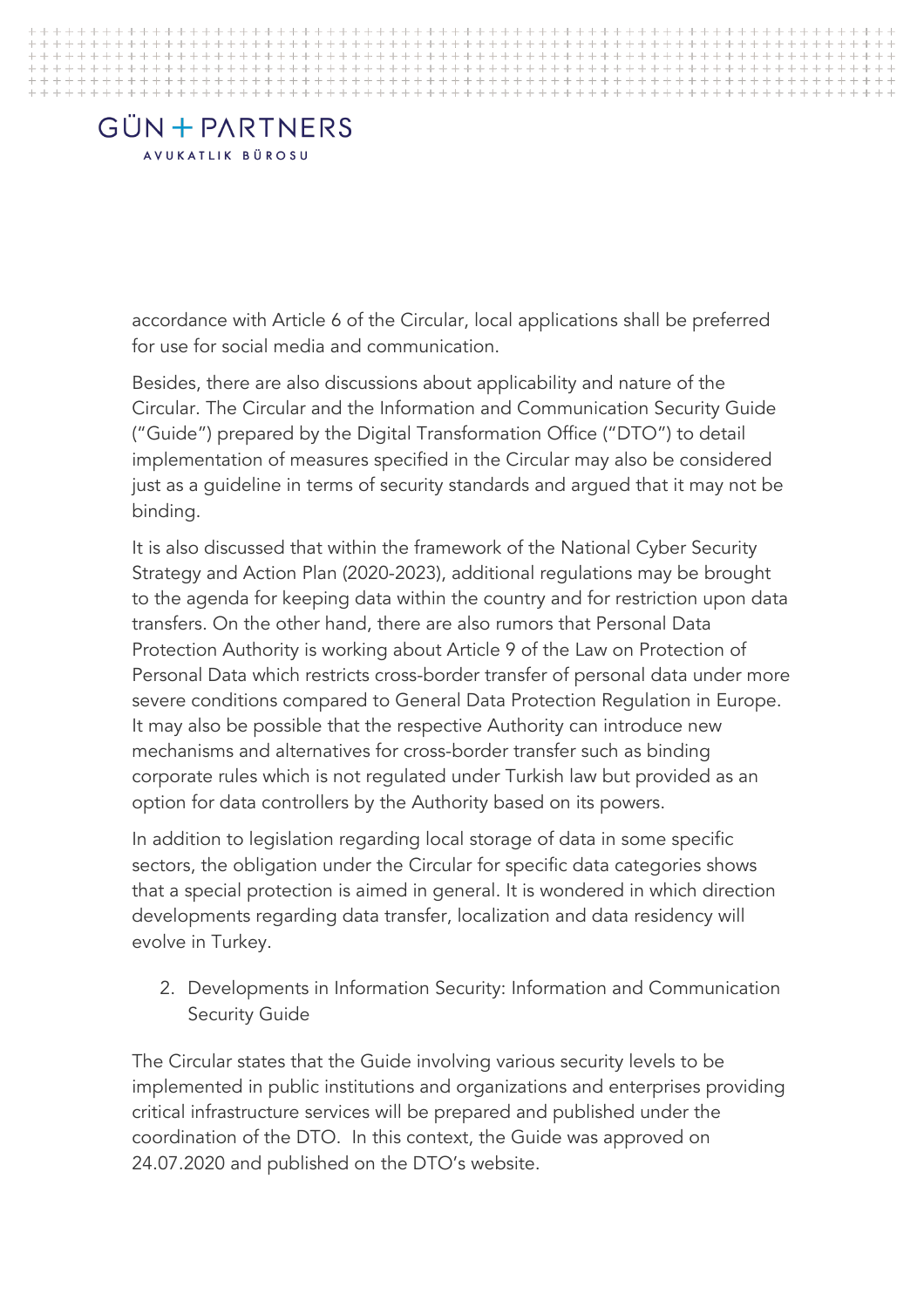The Guide is an extensive guideline consisting of detailed actions and measures to be taken to provide security of the data as well as the Guide also includes several annexes and detailed guidance/templates which the companies may use during their compliance work. On the other hand, in accordance with feedbacks we receive from the practitioners in data and information security sectors, most of the issues mentioned in the Guide are generally related to known technical issues and administrative measures. Still, it is recommended that the institutions and operators within the scope as well as third parties providing services to such institutions and operators – which are indirectly in the scope - should consider time schedule foreseen under the Guide and arrange their internal processes in parallel with the Guide as much as possible.

> The enterprises are required to determine equipment and assets within their organization and perform the criticality rating and gap analysis within 6 months from the publication date of the Guide to follow the time schedule foreseen under the Guide. Following the relevant analysis, a roadmap for compliance, which will include steps to be followed to comply with the Guide, should also be prepared in the first 6 months. This period expired on 31.01.2021 in terms of public institutions and organizations and enterprises providing critical infrastructure services.

After the six-month period, required and essential data security measures for equipment and assets which were rated the most critical (1st level measures) shall be implemented within 12 months at latest after criticality rating and gap analysis (within 18 months at latest from the publication of the Guide), such measures for equipment and assets which were rated the second most critical (2nd level measures) shall be implemented within 15 months at latest after criticality rating and gap analysis (within 21 months at latest from the publication of the Guide) and such measures for equipment and assets which were rated the third most (the least) critical (3rd level measures) shall be implemented within 18 months at latest after criticality rating and gap analysis (within 24 months at latest from the publication of the Guide). There are detailed provisions in the Guide regarding the measures and their implementation.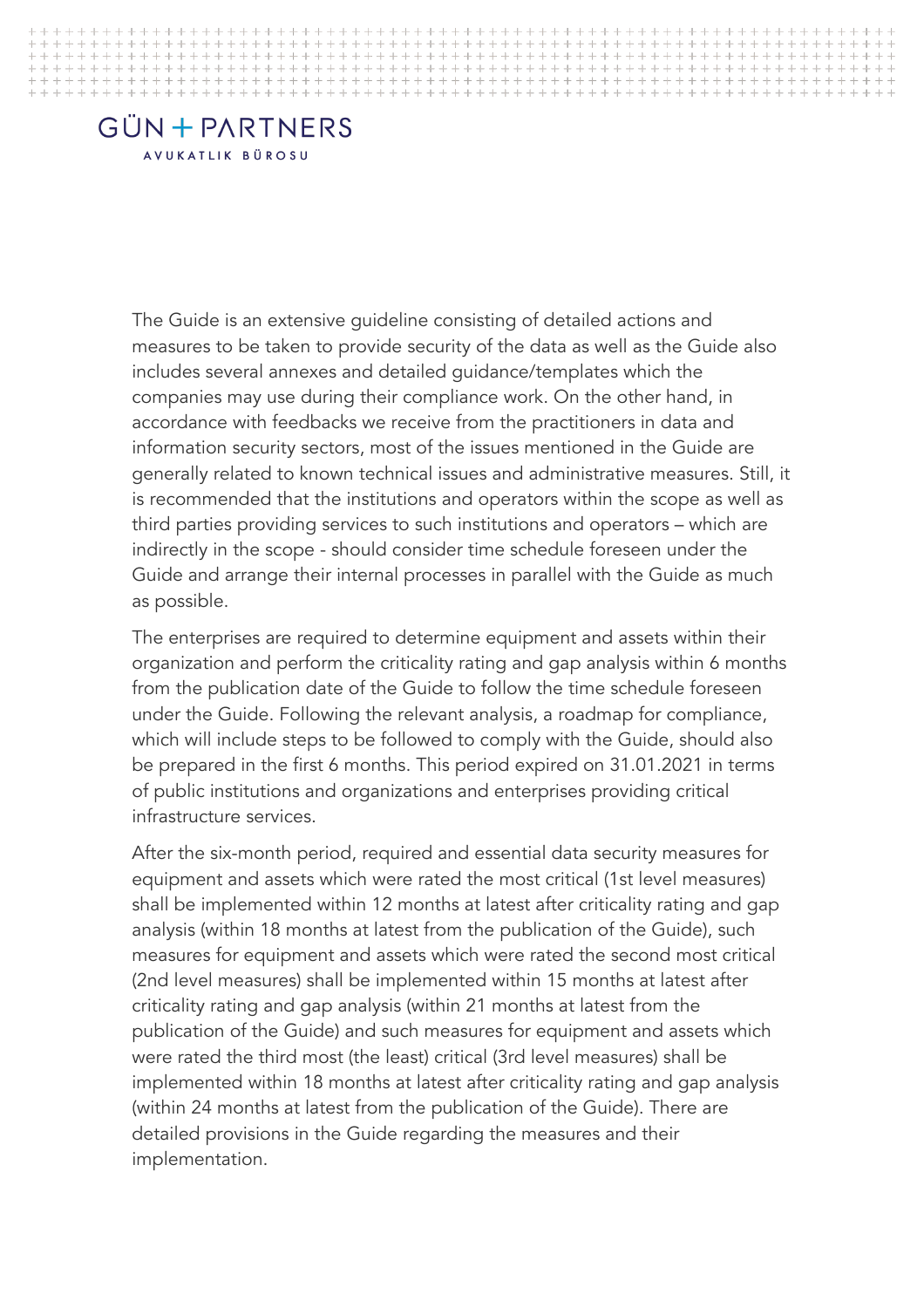In addition to the Circular, there are also provisions in the Guide that refers to domestic storage and data transfer. For instance, while the obligation under the Circular 'not to store data of public institutions and organizations in cloud storing services except for the institutions' own private systems or local service providers controlled by the institutions' can also be interpreted as a restriction for cross-border data transfer, the Guide also mentions a requirement 'to ensure critical data to be stored domestically and not to be hosted abroad' in terms of using cloud services. This is a provision that may have consequences for suppliers providing services to public institutions and organizations. Additionally, for operators, it is emphasized that measures should be taken to keep the domestic communication traffic within the borders of the country, to prevent this traffic and subscriber records from transferring outside Turkey and re-directing to Turkey and to keep the traffic within the country during accessing the servers to ensure the security of the cloud environment.

> The Circular also stipulates that institutions and organizations should establish control mechanisms for the implementation of the Guide and audit the application at least once a year. The results of the audit and any corrective and preventive actions shall be reported to the DTO in accordance with the principles and procedures specified in the Guide. However, although the Guide states that audit activities will be carried out according to the Information and Communication Security Audit Guide to be published on the DTO's website, the respective audit guide has not been published yet. Audit guide is also expected to be published.

3. Sanctions in Case of Breach to the Requirements

The Circular states that the information systems to be newly established in all public institutions and organizations and enterprises providing critical infrastructure services must be compliant with the Guide. In addition, for the DTO, in case of any vulnerabilities arising from failing to comply with the respective measures, sanctions under the current legislation may also be applied. The Circular and the Guide do not specifically stipulate any sanction as this is not expected from legal point of view.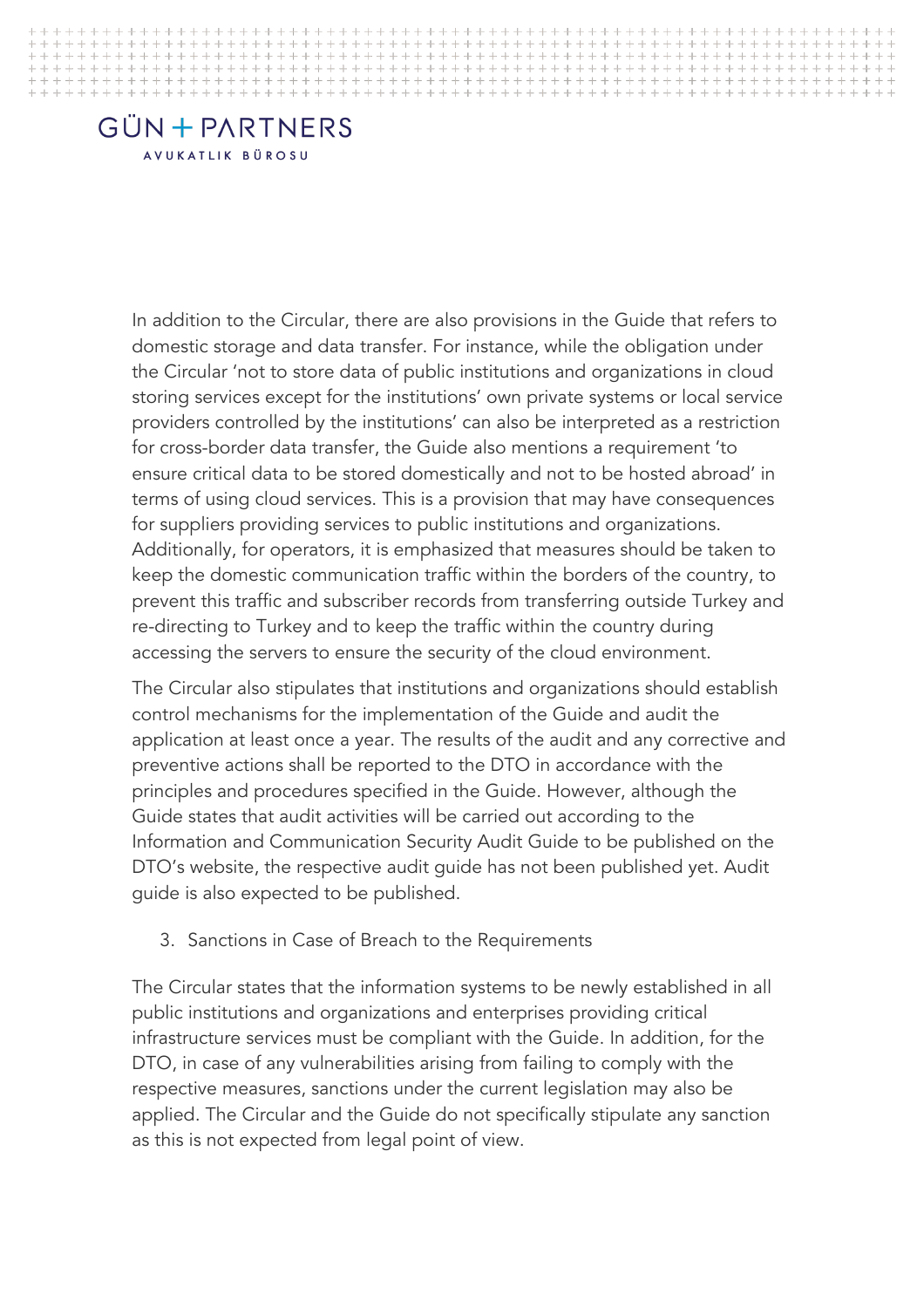In terms of public servants working in public institutions and organizations, it is obvious that the Constitution of the Republic of Turkey and Public Servants Law numbered 657 will be applicable. In this context, public servants and officials may have liabilities towards both to the state and to individuals. This may affect the public institutions and organizations' arranging their internal processes and their expectations from suppliers to undertake for the services to be provided to public institutions and organizations.

> In terms of enterprises providing critical infrastructure services, sanctions regarding information security can be applied within the scope of the legislation they are subject to. Therefore, the regulatory and supervisory authorities may conduct some changes in their secondary legislation by considering the Circular and the Guide for information security issues. In addition, sanctions for compliance with the Circular and the Guide can also be regulated separately in general. It should also be underlined that in case of an audit that can be carried out by the regulatory and supervisory authorities responsible for regulation and supervision of the relevant critical sector or by the DTO, when any breach to the Circular and the Guide is detected, the administrative sanctions about the information security under the respective regulations and other relevant legislation related to the respective sector may also apply.

> Additionally, the Circular states that the Guide can be updated by considering needs, developing technology, changing circumstances and modifications in the National Cyber Security Strategy and action plans.

In terms of some critical sectors, the matters regulated under the Circular and the Guide are not unprecedented. For instance, there are legal sanctions applicable to electronic communication operators under Electronic Communication Law numbered 5809, Information and Communication Technologies Authority's Administrative Sanctions Regulation and Regulation on the Principles and Procedures of Coded or Encrypted Communication in the Electronic Communication Service of Public Institutions and Organizations and Real Persons and Legal Entities. The relevant regulations and other secondary legislation of the Information Communication and Technologies Authority require the data security measures to be taken in parallel or similar to the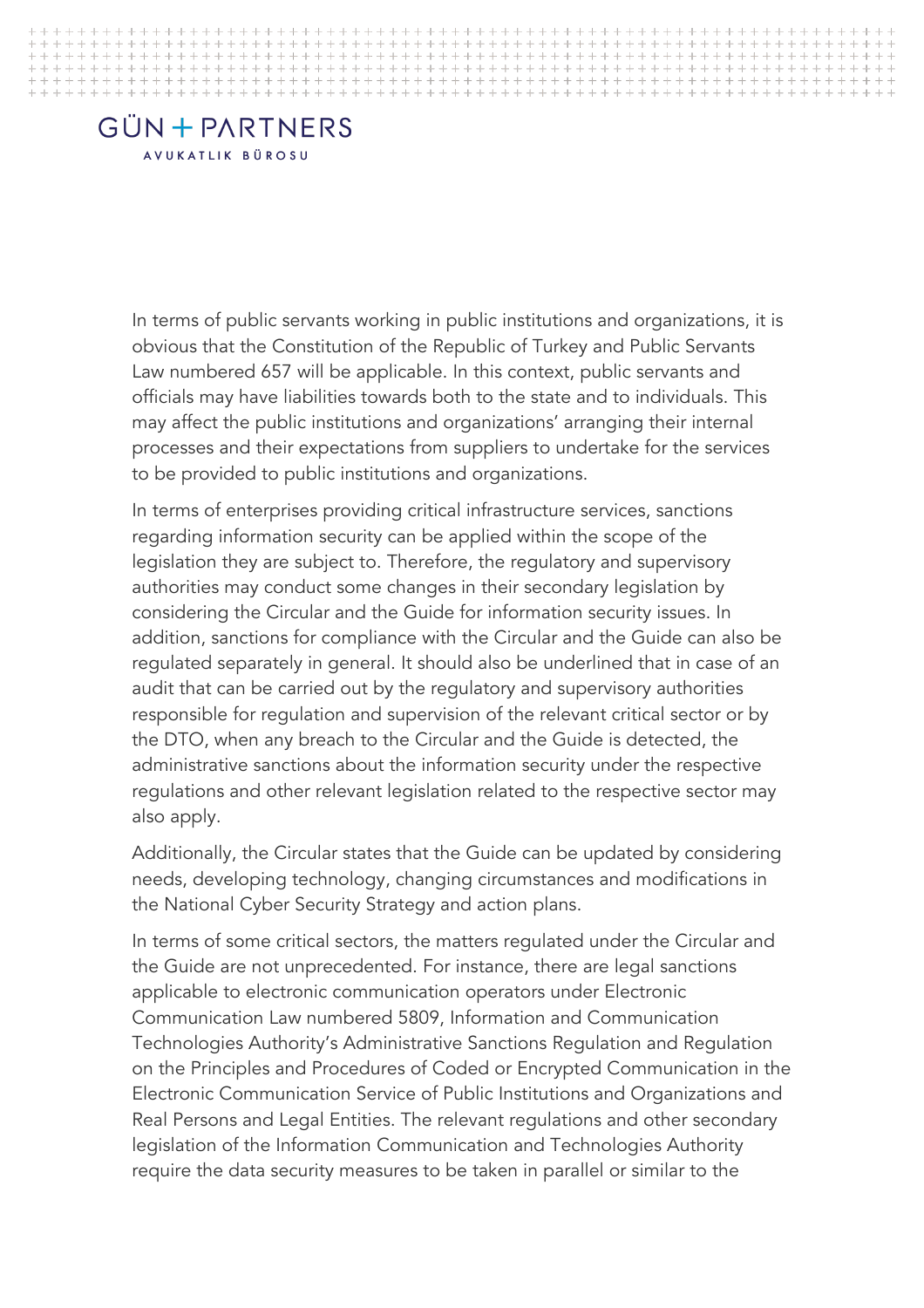Circular and the Guide. From this point of view, the current practices of electronic communication enterprises are generally in compliance with measures stipulated under the Circular and the Guide. Nevertheless, it will be useful to follow up the developments. For instance, the Regulation on Processing of Personal Data and Protection of Their Confidentiality in Electronic Communication Sector was amended as to come into force on June 4, 2021. Contrary to the former regulation, the new regulation does not prevent the cross-border transfer of personal data in principle and allows such transfer with explicit consent. The Circular states that operators authorized to provide communication services shall establish an internet exchange point in Turkey and shall take necessary measures to prevent the export of the domestic communication traffic which should be exchanged domestically. This provision is considered as a regulation restricting the cross-border transfer beyond the domestic storage obligation for critical data. On the other hand, although the new Regulation on Processing of Personal Data and Protection of Their Confidentiality in Electronic Communication Sector states that it is essential not to take traffic and location data abroad for national security reasons, the situations where even traffic and location data may be transferred abroad are not ignored. For situations where traffic and location data are transferred to third parties, the cross-border transfer of such data is also allowed provided that the subscribers are informed about the name of countries in which the respective third-party recipient resides, and they explicitly consent to such transfer. It is beyond doubt that electronic communication operators are subject to the Circular and the Guide. In this framework, it should be followed closely how the Circular and the Guide will be implemented together with the Regulation on Processing of Personal Data and Protection of Their Confidentiality in Electronic Communication Sector for such operators.

> In the finance sector which is also determined as a critical sector, both Regulation on the Internal Systems and Interior Capital Adequacy Assessment Process of the Banks and the Regulation on Information Systems of Banks and Electronic Banking Services issued by the Banking Regulation and Supervision Agency as well as the Communiqué on the Management and Audit of Information Systems of Financial Leasing, Factoring and Financing Companies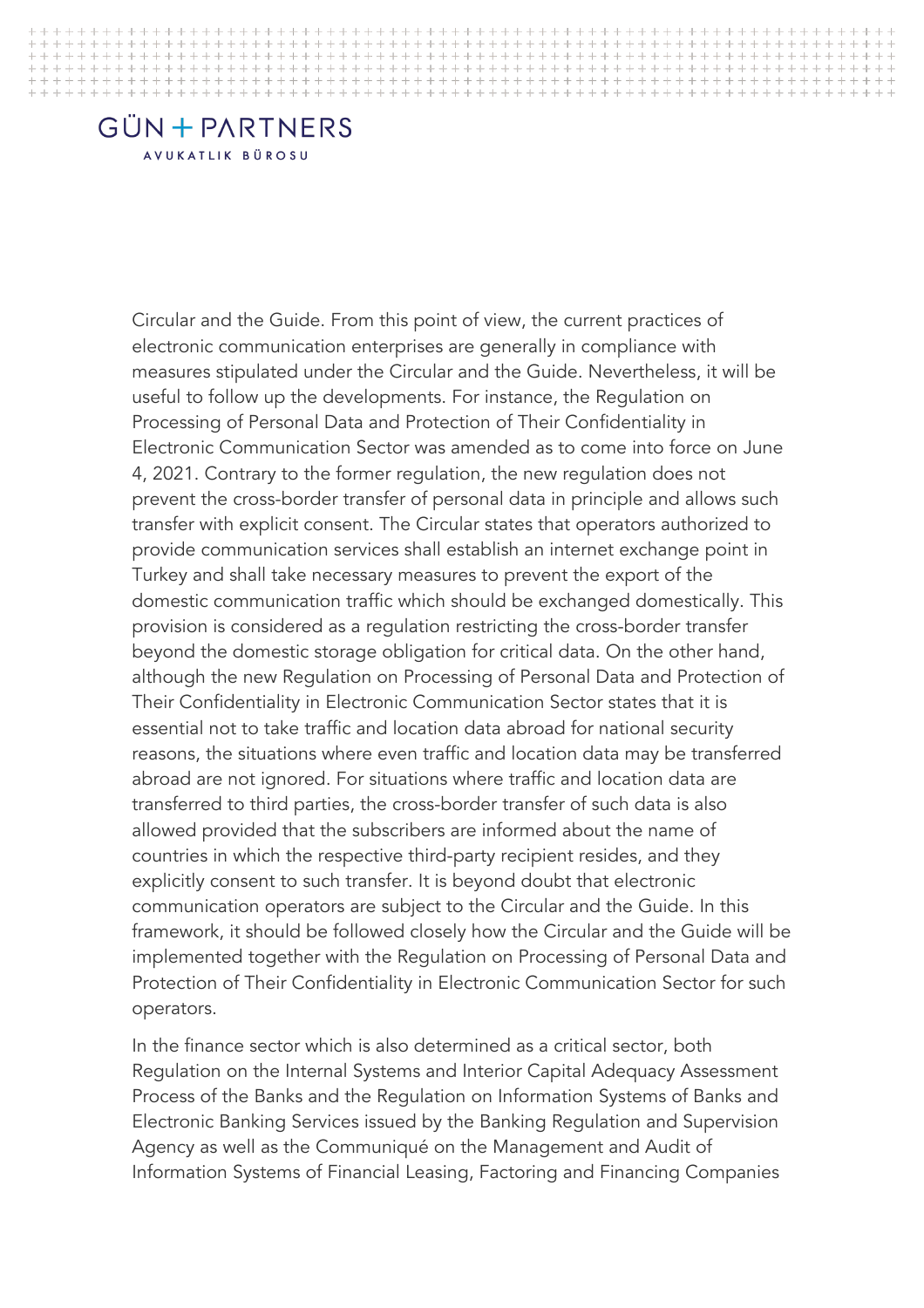may also apply in case for situations where the respective enterprises do not provide a security level required by the Circular and the Guide. In terms of energy, transportation and water management sectors which are other critical sectors, it will be useful indeed to arrange information security processes in accordance with the Circular and the Guide for the authorized private entities providing services in these sectors under supervision of the respective Ministries and regulatory and supervisory authorities. General regulations about security of information and data as well as infrastructure in these sectors can constitute legal ground o sanctions against the respective enterprises in case of any breach to the Circular and the Guide.

> Finally, although there are some doubts about whether the Circular and the Guide are fully implemented by public institutions, the Ministries are aware of the issue and public institutions take some measures to ensure their suppliers to comply with the relevant requirements. For instance, there are circumstances that private legal entities which are not directly subject to the Circular can undertake contractual obligations that they guarantee compliance with such within the scope of services they provide to public institutions and organizations. As we observe that it become a common practice, undertaking such a compliance in tender processes may cause serious damages of private persons and companies as it may result in ban from tenders when they do not comply with the Circular and the Guide during public procurement of their goods and services even if they are not an enterprise providing critical infrastructure services.

#### Conclusion

It is highly controversial in practice and doctrine whether the Circular and the Guide is binding upon private legal persons. Generally, circulars are regulations that toward the sub-administrative units or the governed ones and express how the superior legal rule can be interpreted or how the superior legal rule should be applied by the administration. As stated in various precedents of High Administrative Court, it is more appropriate that circulars do not introduce a new obligation to the legal environment, do explain existing rules, and most importantly, do not violate the subjective rights and interests of the respective persons.